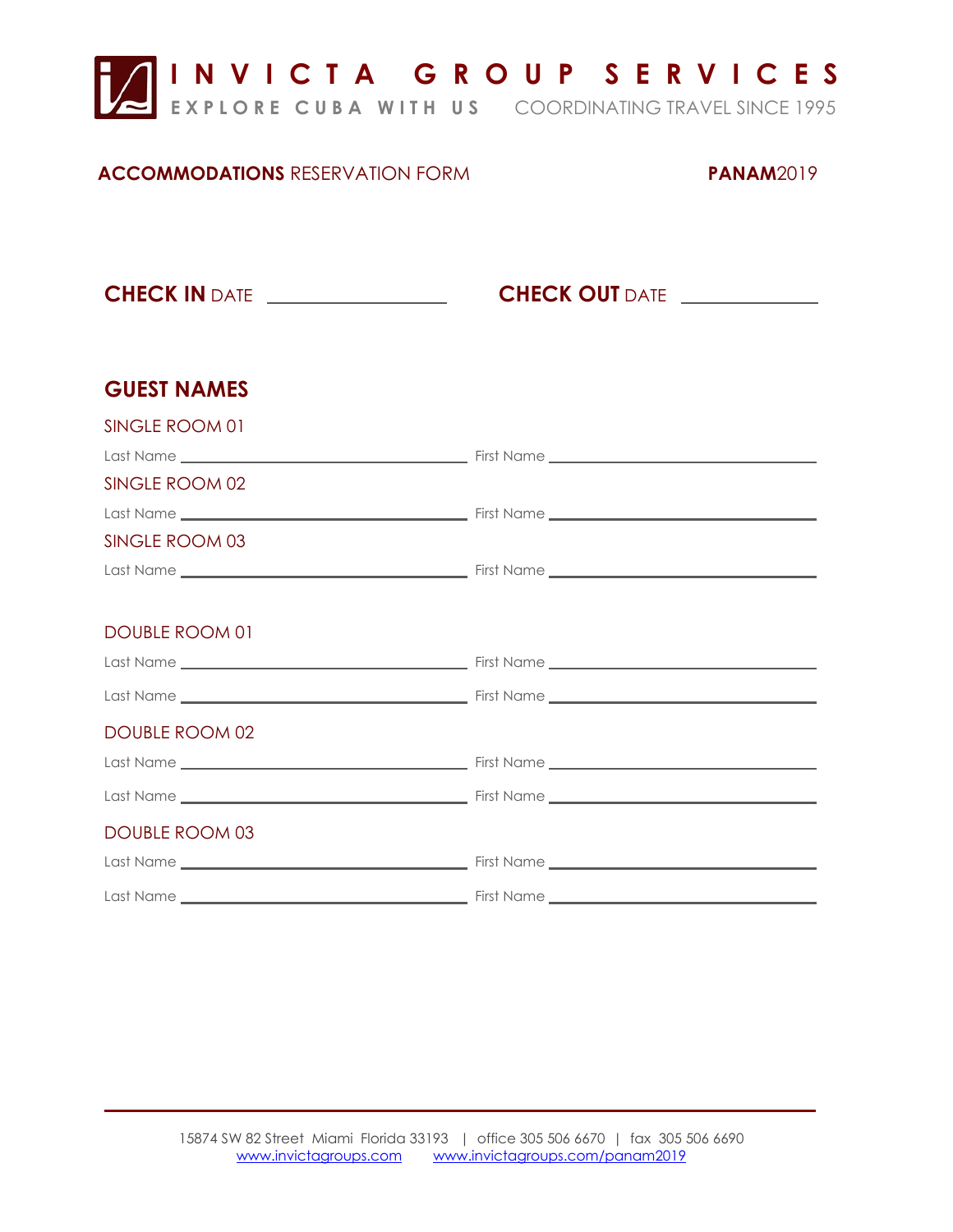| <b>5 STARS HOTEL</b>                                                     |                     | PLEASE CLICK THE APPROPRIATE BOX BELOW |  |
|--------------------------------------------------------------------------|---------------------|----------------------------------------|--|
| <b>HOTEL MELIA HABANA</b>                                                | <b>\$174 SINGLE</b> | \$117 DOUBLE PER PERSON                |  |
| <b>HOTEL MELIA COHIBA</b>                                                | <b>\$174 SINGLE</b> | \$117 DOUBLE PER PERSON                |  |
| <b>HOTEL FOURPOINTS SHERATON</b>                                         | <b>\$231 SINGLE</b> | \$160 DOUBLE PER PERSON                |  |
| <b>HOTEL PACKARD IBEROSTAR</b>                                           | <b>\$289 SINGLE</b> | \$189 DOUBLE PER PERSON                |  |
| NEW LOWER HOTEL FARES   New Reservations Only   starting January 22 2019 |                     |                                        |  |
| <b>HOTEL NACIONAL DE CUBA</b>                                            | \$189 SINGLE        | \$132 DOUBLE PER PERSON                |  |
| <b>HOTEL PARQUE CENTRAL IBEROSTAR     \$213 SINGLE</b>                   |                     | \$149 DOUBLE PER PERSON                |  |
|                                                                          |                     |                                        |  |
| <b>4 STARS HOTEL</b>                                                     |                     | PLEASE CLICK THE APPROPRIATE BOX BELOW |  |
| <b>HOTEL PALCO</b>                                                       | \$99 SINGLE         | \$84 DOUBLE PER PERSON                 |  |
| <b>HOTEL RIVIERA IBEROSTAR</b>                                           | <b>\$260 SINGLE</b> | \$196 DOUBLE PER PERSON                |  |
| <b>HOTEL INGLATERRA</b>                                                  | <b>\$189 SINGLE</b> | \$146 DOUBLE PER PERSON                |  |
|                                                                          |                     |                                        |  |

**3 STARS HOTEL BUTER PLEASE CLICK THE APPROPRIATE BOX BELOW HOTEL VEDADO | SAINT JOHN \$ 77 SINGLE \$ 56 DOUBLE** PER PERSON